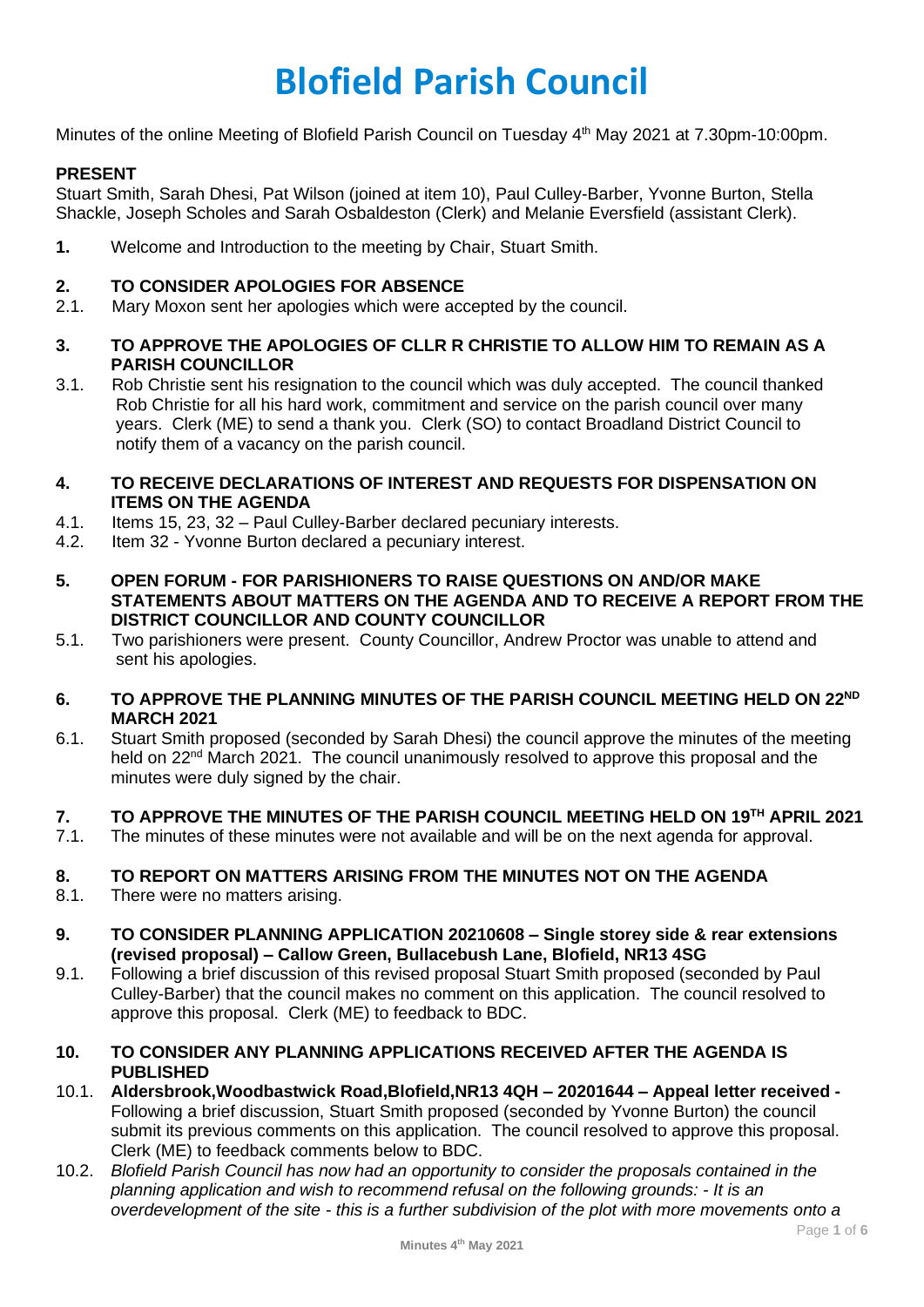*busy main road. It is an area of flooding in Francis Lane. It fails under HOU4 - density - as it is a subdivision we feel it is an overdevelopment of the original site and therefore is too dense even with the proposed dwellings. "Regard should be given to the density, footprint and separation" Can the plots accommodate the 3 parking spaces for the new developments-HOU5? There is limited mention of soft boundaries in the application-ENV2. Corner of plot is mains electricity cabling serving a number of properties in the area. ENV3- reservations around drainage. over development of the immediate area and identified as localised flooding area. Concerns about traffic and waiting buses on Woodbastwick Road, adding more waiting traffic to stretch of road with problems of speeding traffic. The Parish Council would like all points above to be considered however, it feels the most important point to us is our comments surrounding HOU4.*

- *10.3. In addition, the council would like to make the planning inspectorate aware of a road traffic incident involving a child that happened very close this location in 2020.*
- **11. TO CONSIDER ATTENDANCE AT THE PLANNING INSPECTORATE PRELIMINARY MEETING FOR THE ENQUIRY INTO THE A47 DUALLING FROM BLOFIELD TO NORTH BURLINGHAM**
- 11.1. Following a brief discussion, Stuart Smith proposed (seconded by Paul Culley-Barber) the council do not need to attend. A video of the meeting will be made if the council wish to refer to it at a later date. The council unanimously resolved to approve this proposal.

#### **12. TO RECEIVE A REPORT ON MARTY'S MARSH, APPROVE WORKING PARTIES AND APPROVE ALL NECESSARY ACTIONS**

- 12.1. The planning conditions for the site have now been fully approved by Broadland District Council.
- 12.2. The designated fund application for extra funding has been resubmitted and Highways England are awaiting their supplier to develop a feasibility study.
- 12.3. The lecturns information boards will be delivered to the council this week. The bench and dog waste bin are being stored until installation is arranged for all items.
- 12.4. AGA who carried out the repair works to the culvert in 2020 contacted the EA before works commenced. They confirmed that permission for the repairs were not required. Stuart Smith proposed (seconded by Sarah Dhesi) the council write to the Environmental Agency (EA) to advise them of the repairs the council has carried out on the culvert for their records. Clerk (ME) to action. Clerk (ME) to obtain further quotations for other bank/culvert repair works.
- 12.5. Yvonne Burton has scheduled working parties for 15<sup>th</sup> May, 12<sup>th</sup> June and 10<sup>th</sup> July. Stuart Smith proposed (seconded by Joseph Scholes) that these working parties go ahead with separate small working groups of 6 or less, with individuals providing their own tools / equipment to ensure current government COVID guidelines are adhered to. The council unanimously resolved to approve this proposal.
- 12.6. The council agreed to monitor the regular mowing of Marty's Marsh. Clerk (SO) to contact Garden Guardian for his timetable of visits to Marty's Marsh.

# **13. TO RECEIVE AN UPDATE REGARDING POSSIBLE GI SECTION 106 FUNDS FOR MARTYS MARSH**

- 13.1. Broadland District Council have confirmed that there is £16,562.80 in their Green Infrastructure Fund and it may be possible to use this for various works on Marty's Marsh. Clerk (SO) to contact BDC to confirm the council's interest in this. Clerks to list capital costs this fund could be used for.
- 13.2. Following a detailed discussion, the council discussed their keenness to improve walks between two parishes. The council would like to work with Brundall Parish Council on the Marty's Marsh / Cremers Meadow bridge project located on Brundall Parish Council land. Stuart Smith proposed (seconded by Sarah Dhesi) the council write to Brundall Parish Council. The cost of a bridge will be around £20,000, would they be prepared to work with Blofield Parish Council on the bridge project with a joint funding arrangement for the installation and ongoing maintenance. The council unanimously resolved to approve this proposal. Clerk (ME) to arrange with Brundall, councillor to attend Brundall Parish Council meeting.

# **14. TO AGREE A CONTRACTOR FOR A TREE SURVEY AT MARTYS MARSH**

14.1. Clerk (ME) advised the parish council that there are two approaches to tree surveys which different companies use. Firstly, a cluster approach where trees are grouped together and their condition reported on, this is valid for 12 months. Secondly, a review of each individual tree and suggested maintenance for each tree, this is valid for 2.5 -3 years.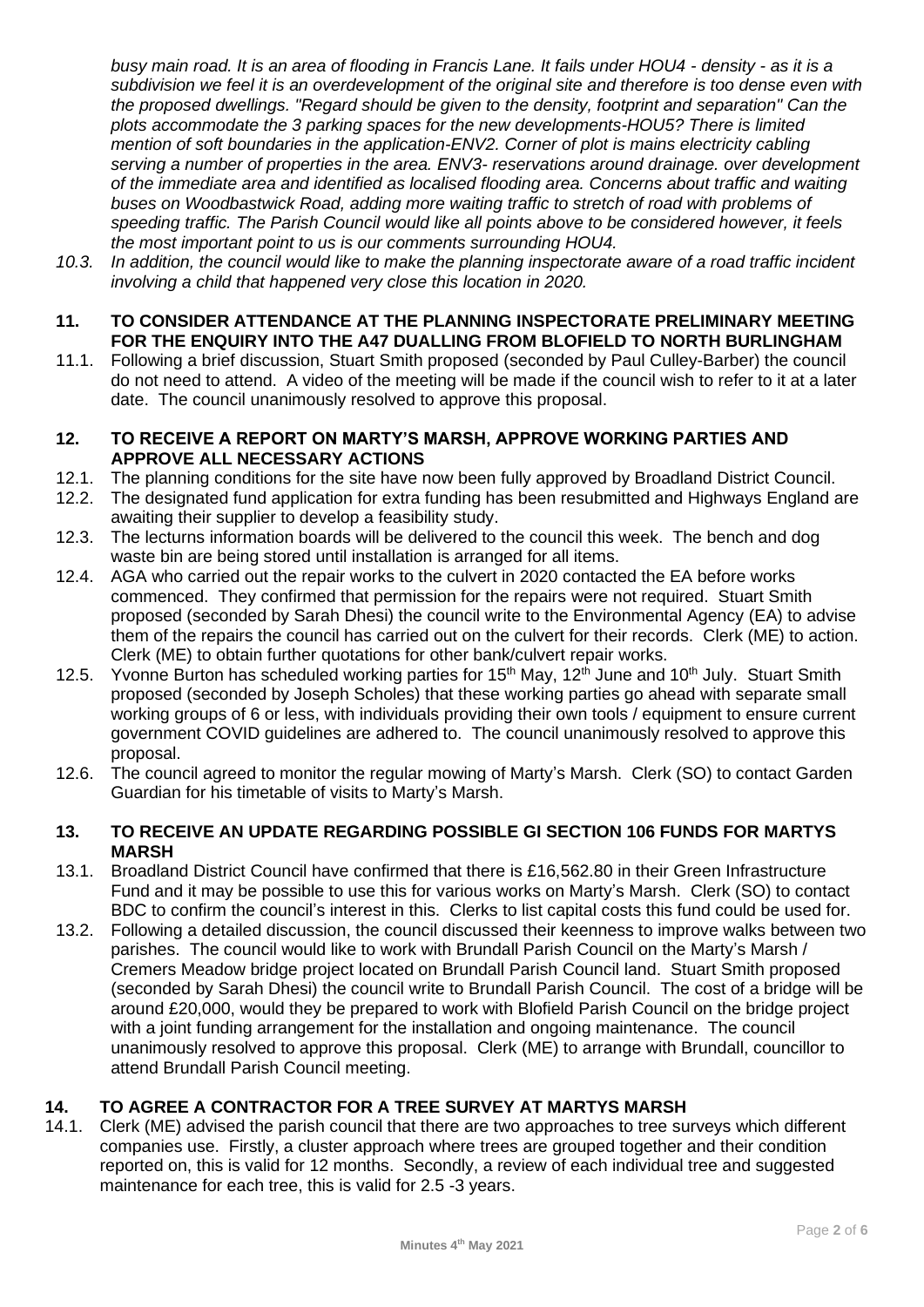14.2. Following a discussion, Stuart Smith proposed (seconded by Joseph Scholes) the council carry out option 2; a more detailed survey of the trees on Marty's Marsh at a cost of £1,317 plus VAT by Treecare Consultants. The council unanimously resolved to approve this proposal. Clerk (ME) to action.

# **15. TO RECEIVE AN UPDATE ON THE SWIM ENGLAND RESEARCH AND INVESTIGATION**

- Stuart Smith and Sarah Dhesi shared their report with the parish council following their meeting with Swim England. Although there is a need for swimming pools and Blofield School and Swim England would support the parish council, there are the following restrictions:
	- No swimming pool contractors appeared interested.
	- The present size, location and age are restrictive.
	- It would require full time staffing and upkeep.
	- Swimming lessons and hiring out to local schools would restrict the community use.
	- It is not big enough for swimming clubs and location does not allow space to increase the size.
	- It is out of our budget.
	- We already have a shortage of Councillors who could oversee the project.
- 15.2. Therefore, following much research and investigation by the parish council, Stuart Smith proposed (seconded by Yvonne Burton) the council do not pursue taking ownership of the Blofield School outdoor pool or building a new swimming pool. The council resolved to approve this proposal. Clerk (ME) to arrange a meeting with Blofield School. In addition, update NCC CS and BDC with the council decision.

# **16. TO CONSIDER REPAIRS AND POSITIONING OF THE SAM2 SPEED SIGN**

- 16.1. Following consultation with NCC Highways, Stuart Smith proposed (seconded by Paul Culley-Barber) the council install a two-way SAM2 speed signpost near the Tree Tops property on Woodbastwick Road. The council resolved to approve this proposal. Clerk (ME) to organise and in addition remind Westcotec of the Wigwags also being positioned on this road.
- 16.2. Stuart Smith proposed (seconded by Sarah Dhesi) the council pay £1079.50 to repair the SAM2 speed sign. The council resolved to approve this proposal. Clerk (ME) to arrange repair.

# **17. TO RECEIVE AN UPDATE ON THE PARISH PARTNERSHIP TROD AND STILE AND AGREE NECESSARY ACTIONS**

- 17.1. Melanie Eversfield reported that that 50% funding from Norfolk County Council had been secured to make improvements to Footpath 12 between Marty's Marsh and Blofield Church by installing a TROD. As part of the parish partnership trod project the stile that is currently in place at the churchyard would have to be removed to allow the plant and machinery to access the footpath.
- 17.2. Churchyards have a right to erect a physical barrier. It is recommended that the stile is not put back in situ but replaced with another formal barrier, this will be at the cost of the Parish Council. The Parochial Church Council have requested a kissing gate (permission required from the Arch Deacon). Stuart Smith proposed (seconded by Sarah Dhesi) the council obtain 3 quotations for kissing / latch gates for the council to consider. The council resolved to approve this proposal. Clerk (ME) to action.

#### **18. TO RECEIVE AN UPDATE FROM THE MARGARET HARKER HALL (MHH) / PRESCHOOL / COUNCIL MEETING AND AGREE ANY NECESSARY ACTIONS**

18.1. Sarah Dhesi and Stuart Smith provided an update from the meeting. The MHH committee / Preschool will consider further options for a new young children's play area and may return to the council with a proposal at a future date.

# **19. TO APPROVE INVOICES FOR PAYMENT AND NOTE COUNCIL FUNDS**

- 19.1. Sarah Dhesi proposed (seconded by Paul Culley-Barber) the council approve all payments of vouchers #35 - #38 totalling £636.21 (see Appendix A).
- 19.2. The council noted the adjusted (see item 17, minutes of 19<sup>th</sup> April 2021) end of year bank balance at 31 March 2021 (adjusted due to the increased interest from the Broadland District Council Deposit Fund) of £655,694.21 (see Appendix B).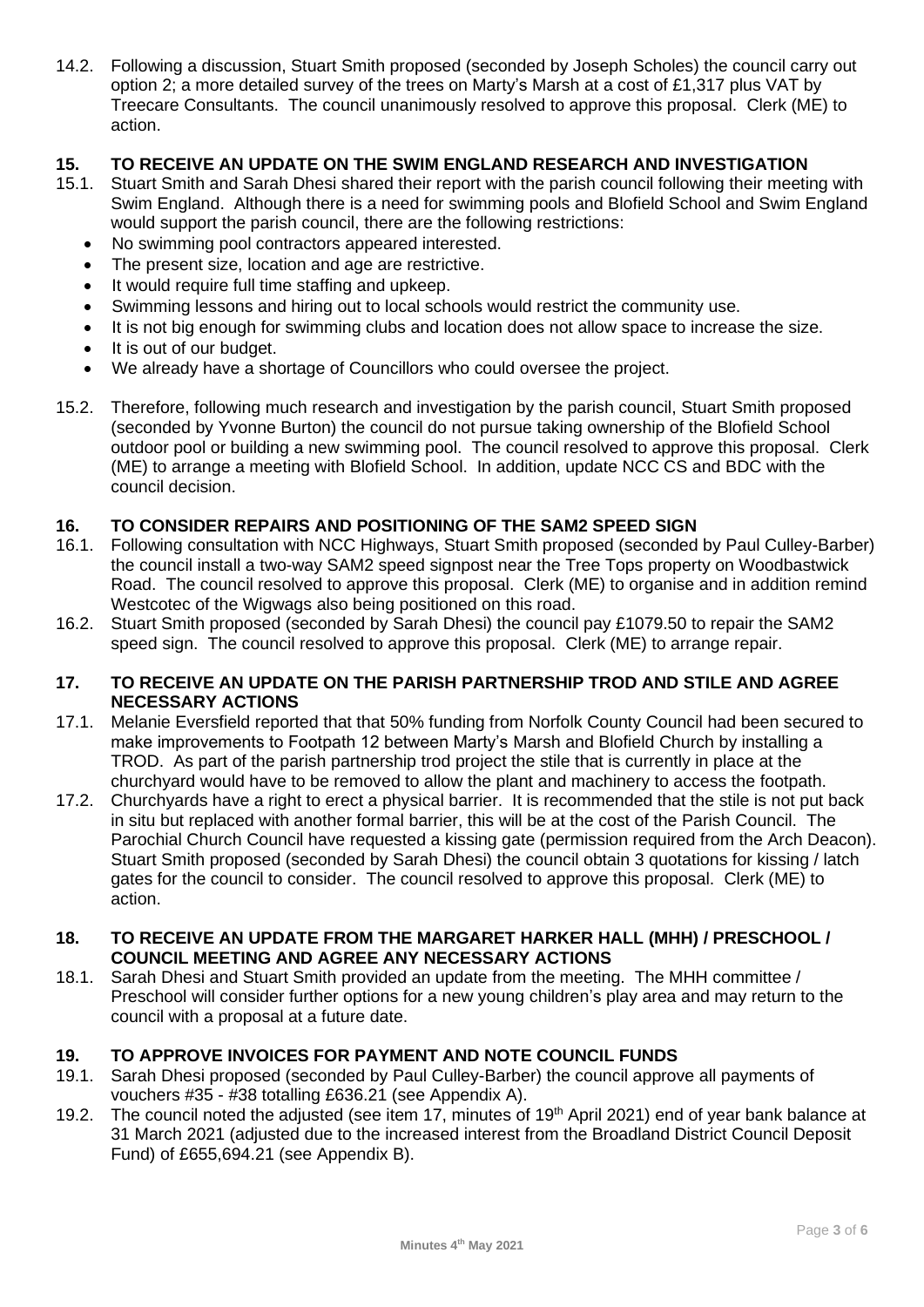# **20. TO RECEIVE THE INTERNAL MONTHLY REVIEW**

20.1. Sarah Dhesi provided a monthly internal review report for the council records, no concerns were reported.

# **21. TO CONSIDER URGENT TREE WORKS AT TOWN PIT POND**

21.1. The council agreed to await a response from the adjacent landowner.

# **22. TO APPROVE A DONATION OF £250 TO THE BADCOG FOR HOWES MEADOW MAINTENANCE**

22.1. Stuart Smith proposed (seconded by Sarah Dhesi) a donation of £250 to BADCOG for the maintenance of Howes Meadow. The council unanimously resolved to approve this proposal.

#### **23. TO CONSIDER THE LEGAL COST AND REQUIREMENT FOR A CONTRACT OR MEMORANDUM OF UNDERSTANDING FOR LAND IN LIEU OF SECTION 106 WYNGATES LAND**

23.1. Following a brief discussion, Stuart Smith proposed (seconded by Sarah Dhesi) following legal advice, the council request their solicitor approaches NCC with a formal request for a contract to be drawn up (by NCC) for the transfer of the land the council will receive in exchange for the section 106 land, rather than a Memorandum of Understanding. This is to protect the council as much as possible as a contract is legally binding. The council resolved to approve this proposal. Clerk (SO) to action.

#### **24. TO NOTE RECEIPT OF £798.24 OF INTEREST FROM THE BROADLAND DISTRICT COUNCIL PARISH COUNCIL DEPOSIT SCHEME**

24.1. Sarah Osbaldeston (Clerk) reported that the BDC Parish Deposit Scheme had provided £798.24 of interest from 01/04/2020-31/3/21. The figure reported on 19<sup>th</sup> April 2021 was an incorrect figure.

# **25. TO CONSIDER REED TREATMENT AT THE TOWN PIT**

- 25.1. The tree warden (& member of BADCOG) has recommended some reed removal at the Town Pit Pond. The first stage is to apply an herbicide (approved by the environmental agency) to kill back the reed in certain areas. This would cost £270+VAT. The second stage will be to either leave or dig out the treated reed (in Oct/Nov/Dec) at a cost (in the region of £700-£3,000). No harm will come to the pond if only stage 1 is carried out.
- 25.2. Following a detailed discussion, Stuart Smith proposed (seconded by Joseph Scholes) the council approve the expenditure of £270 if necessary. The council unanimously resolved to approve this proposal but requested the clerk contacts the Broads Authority and Norfolk Wildlife Trust to obtain alternative quotations where possible. Clerk (SO) to action.

# **26. TO CONSIDER A FUNDING REQUEST FOR NEW BINS IN THE PARISH**

26.1. Parishioners have raised a concern that the dog waste bin at the junction of Mill Road / Ranworth Road / Pedham Road / Hemblington Hall Road is regularly overflowing. The council are aware this is an ongoing issue throughout the parish and county. Broadland District Council arrange collections weekly but due to lockdown usage has increased. The council agreed to contact Broadland District Council to make them aware of the issues and request solutions to the problem. In addition, the council agreed to contact the local cluster group and request they contact BDC too. The council unanimously resolved to approve this proposal. Clerk (ME) to action.

# **27. TO NOTE RECEIPT OF FURTHER CIL FUNDS**

27.1. Sarah Osbaldeston reported that the council has received further Community Infrastructure Levy Funds of £205,786.83. Stuart Smith proposed (seconded by Sarah Dhesi) the council transfer these funds to the BDC parish deposit scheme. The council unanimously resolved to approve this proposal. Clerk (SO) to action.

# **28. TO REVIEW THE LOCATION AND DATES OF MEETINGS AFTER THE 7TH MAY 2021**

28.1. Legislation prevents online parish council meetings after the  $7<sup>th</sup>$  May 2021. The next planning council meeting will take place face to face on the  $1<sup>st</sup>$  June at Blofield Courthouse at 7:30pm (subject to the main hall being available) with social distancing and COVID regulations in place. The next council meeting will take place face to face on the 14th June 2021 at 7:30pm at Blofield Courthouse.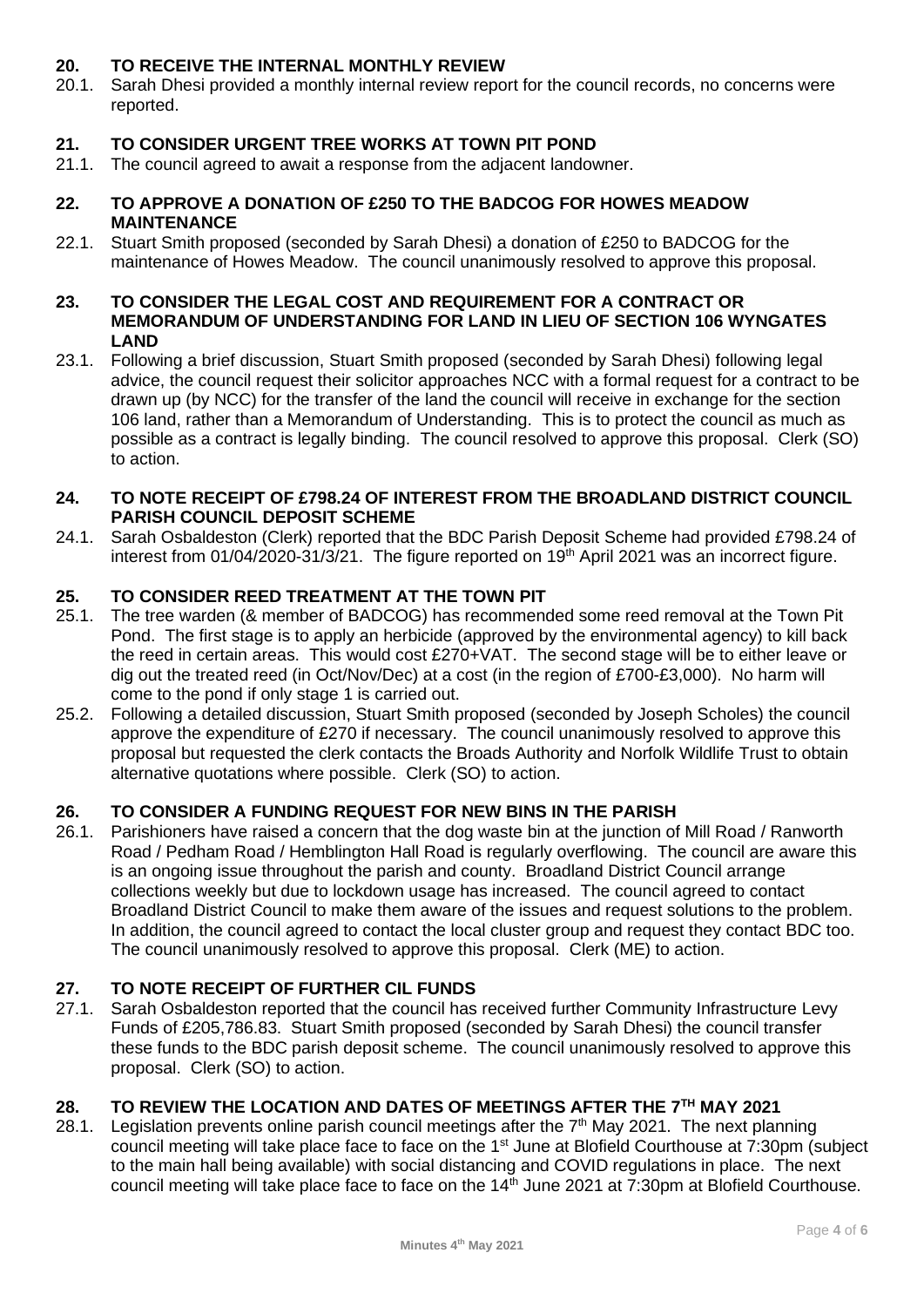# **29. TO AGREE THE CANCELLATION, IF NECESSARY, OF THE ANNUAL MEETING OF THE PARISH**

- 29.1. The legislation says that the parish meeting must assemble annually between 1 March and 1 June inclusive (Local Government Act (LGA) 1972, sch 12, para 14) however, there is no effective method of enforcing these rules. The legislation goes on to say that a parish meeting *may* be convened by the chairman of the parish council, any two parish councillors or six electors (LGA 1972, sch 12, para 15).
- 29.2. Following a brief discussion, Stuart Smith proposed (seconded by Sarah Dhesi) the council do not to assemble an annual parish meeting this year. Instead, the council will produce a document of the usual reports received at the annual meeting and share this on the website for parishioners' information. The council unanimously resolved to approve this proposal. Clerk (SO) to action.

# **30. TO RECEIVE AN UPDATE ON THE DOCTORS SURGERY EXPANSION**

30.1. Stuart Smith reported that although the timeline has slipped a little, plans are progressing for the Doctors' Surgery expansion.

#### **31. TO CONSIDER A PIZZA VAN LOCATING ONCE A MONTH IN THE COURTHOUSE CARPARK, TRIAL ON 7TH MAY**

31.1. Stuart Smith proposed (seconded by Yvonne Burton) the council support this project (unless any unexpected problems occur). The council resolved to approve this proposal. Clerk (SO) to update the Courthouse Management Committee.

# **32. TO RECEIVE AN UPDATE FROM THE BLOFIELD ALLOTMENTS LANDOWNER MEETING**

32.1. Sarah Dhesi and Stuart Smith provided an update on the meeting. One landowner of the Blofield Allotments land has advised that they do not wish to sell the land or extend the current lease beyond 2032. The other landowner is keeping an open mind on whether to extend the lease in the future. It was noted by the council that long term, it would be prudent for the council to seek further allotment land elsewhere.

# **33. TO REVIEW AND APPROVE DRAFT NEWSLETTER CONTENTS AND AGREE ANY NECESSARY ACTIONS**

33.1. The contents of a second newletter was discussed. It was agreed there are plenty of items to write about the council's work. Stuart Smith to co-ordinate.

# **34. TO APPOINT A COUNCIL REPRESENTATIVE FOR FLOODING**

34.1. Stuart Smith proposed (seconded by Sarah Dhesi) Mary Moxon be appointed as the council representative for flooding. The council resolved to approve this proposal.

# **35. TO RECEIVE AN UPDATE ON THE BLOFIELD HEATH VILLAGE SIGN PAINTING**

35.1. A parishioner has kindly painted the Blofield Heath ornamental Village Sign. Clerk (SO) to contact the parishioner and thank him for the work.

# **36. TO RECEIVE THE CLERK'S REPORT & CORRESPONDENCE**

- 36.1. Highways England have contacted the parish council and requested comments on a consultation relating to an improvement study along A47 Yarmouth Road, at its roundabout junction with Cucumber Lane in Brundall, Norfolk. They would like to hear any comments you have concerning issues with walking, cycling or horse riding within the study extents by 14<sup>th</sup> May 2021. The council unanimously agreed to adjust and submit all detail points that are relevant from the council meeting with MP Jerome Mayhew. Clerk (ME) to action.
- 36.2. The Keep Blofield Special group will sand down and treat the benches in Blofield Heath. They have also informed the council that they will be resuming litter-picks in both Blofield and Blofield Heath in May.
- 36.3. An email of thanks has been received from the Tree Warden Network for the donation from the Parish Council.

# **37. OTHER REPORTS AND ITEMS FOR THE NEXT AGENDA**

37.1. To consider any suitable commemoration plans for the Queens Platinum Jubilee - Joseph Scholes